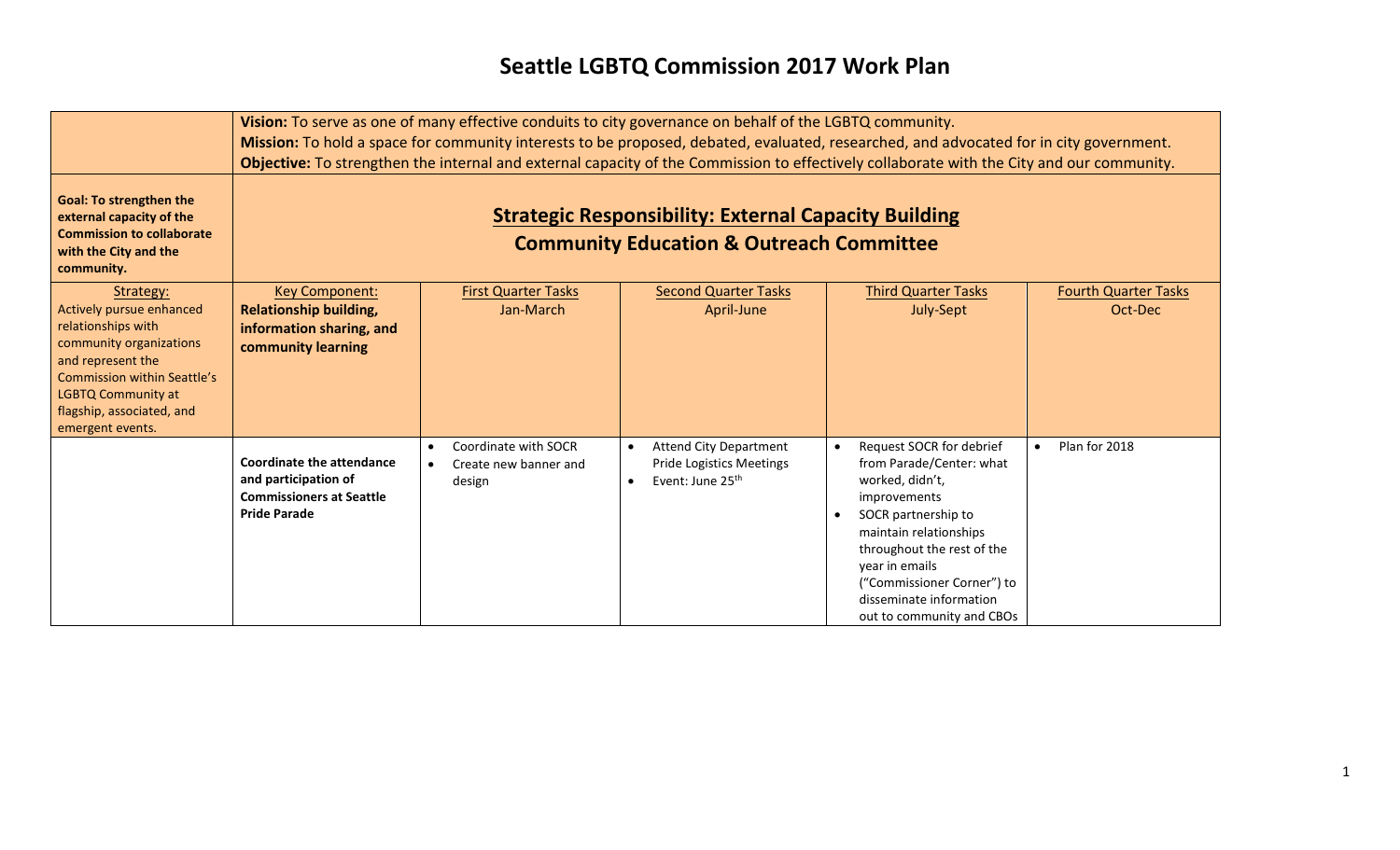| Goal:<br><b>Stay abreast of LGBT issues that</b><br>arise with relevance to Seattle<br><b>City Governance and strengthen</b><br>the Commission's relationship<br>with the City. | <b>Strategic Responsibility: City Policy</b><br><b>Policy &amp; Departmental Collaboration Committee</b>                                                                                                |                                                                                                                                                                                                    |                                                                                                                                                                                              |                                                                                                            |                                                                                                            |
|---------------------------------------------------------------------------------------------------------------------------------------------------------------------------------|---------------------------------------------------------------------------------------------------------------------------------------------------------------------------------------------------------|----------------------------------------------------------------------------------------------------------------------------------------------------------------------------------------------------|----------------------------------------------------------------------------------------------------------------------------------------------------------------------------------------------|------------------------------------------------------------------------------------------------------------|------------------------------------------------------------------------------------------------------------|
| <b>Policy Area:</b><br><b>Homelessness</b>                                                                                                                                      | <b>Key Component:</b>                                                                                                                                                                                   | <b>First Quarter Tasks</b><br>Jan-March                                                                                                                                                            | <b>Second Quarter Tasks</b><br>April-June                                                                                                                                                    | <b>Third Quarter Tasks</b><br>July-Sept                                                                    | <b>Fourth Quarter Tasks</b><br>Oct-Dec                                                                     |
| Strategy:<br>Research and make policy<br>recommendations on timely<br>City Initiatives on an as needed<br>basis.                                                                | Continue to advocate for<br>social equity, with a focus<br>on sexual orientation,<br>gender identity and gender<br>expression, in Seattle's City<br>Initiatives, City Planning,<br>and City Departments | Draft letter with<br>$\bullet$<br>recommendations to be<br>voted on<br>Vote to send to Mayor's<br>and Council                                                                                      | Request a meeting with<br>$\bullet$<br>Department on<br>Homelessness head George<br>Scarola<br>Review and respond to<br>emerging issues as capacity<br>& personal leadership is<br>available | Review and respond to<br>$\bullet$<br>emerging issues as capacity<br>& personal leadership is<br>available | Review and respond to<br>$\bullet$<br>emerging issues as<br>capacity & personal<br>leadership is available |
| <b>Policy Area:</b><br><b>Safe Consumption Sites</b>                                                                                                                            | <b>Key Component:</b><br><b>VOCAL-WA relationships</b>                                                                                                                                                  | <b>First Quarter Tasks</b><br>Jan-March                                                                                                                                                            | <b>Second Quarter Tasks</b><br>April-June                                                                                                                                                    | <b>Third Quarter Tasks</b><br>July-Sept                                                                    | <b>Fourth Quarter Tasks</b><br>Oct-Dec                                                                     |
| Strategy:<br>Research and make policy<br>recommendations on timely<br>City Initiatives on an as needed<br>basis.                                                                | Continue to advocate for<br>social equity, with a focus<br>on sexual orientation,<br>gender identity and gender<br>expression, in Seattle's City<br>Initiatives, City Planning,<br>and City Departments | Vote on draft letter of<br>$\bullet$<br>support from 2016<br>Attend hearings as they<br>$\bullet$<br>occur (King County Board<br>of Health)<br>maintain relationship with<br>$\bullet$<br>VOCAL-WA | Review and respond to<br>emerging issues as capacity<br>& personal leadership is<br>available                                                                                                | Review and respond to<br>emerging issues as capacity<br>& personal leadership is<br>available              | Review and respond to<br>emerging issues as capacity<br>& personal leadership is<br>available              |

| <b>Policy Area:</b>                                                                                              | <b>Key Component:</b>                                                                                                                                                                                   | <b>First Quarter Tasks</b>                                                                                                                                       | <b>Second Quarter Tasks</b>                                                                                                                          | <b>Third Quarter Tasks</b>                                                                    | <b>Fourth Quarter Tasks</b>                                                                   |
|------------------------------------------------------------------------------------------------------------------|---------------------------------------------------------------------------------------------------------------------------------------------------------------------------------------------------------|------------------------------------------------------------------------------------------------------------------------------------------------------------------|------------------------------------------------------------------------------------------------------------------------------------------------------|-----------------------------------------------------------------------------------------------|-----------------------------------------------------------------------------------------------|
| HIV & AIDS                                                                                                       | <b>Relationship building</b>                                                                                                                                                                            | Jan-March                                                                                                                                                        | April-June                                                                                                                                           | July-Sept                                                                                     | Oct-Dec                                                                                       |
| Strategy:<br>Research and make policy<br>recommendations on timely<br>City Initiatives on an as needed<br>basis. | Continue to advocate for<br>social equity, with a focus<br>on sexual orientation,<br>gender identity and gender<br>expression, in Seattle's City<br>Initiatives, City Planning,<br>and City Departments | Review and respond to<br>emerging issues as capacity<br>& personal leadership is<br>available<br>Research other best<br>practices (primarily<br>California - SF) | coordinate informative<br>sessions about updates in<br>HIV & AIDS field<br>April: defeatHIV<br>presentation to<br>Commission. Educational<br>Session | Review and respond to<br>emerging issues as capacity &<br>personal leadership is<br>available | Review and respond to<br>emerging issues as<br>capacity & personal<br>leadership is available |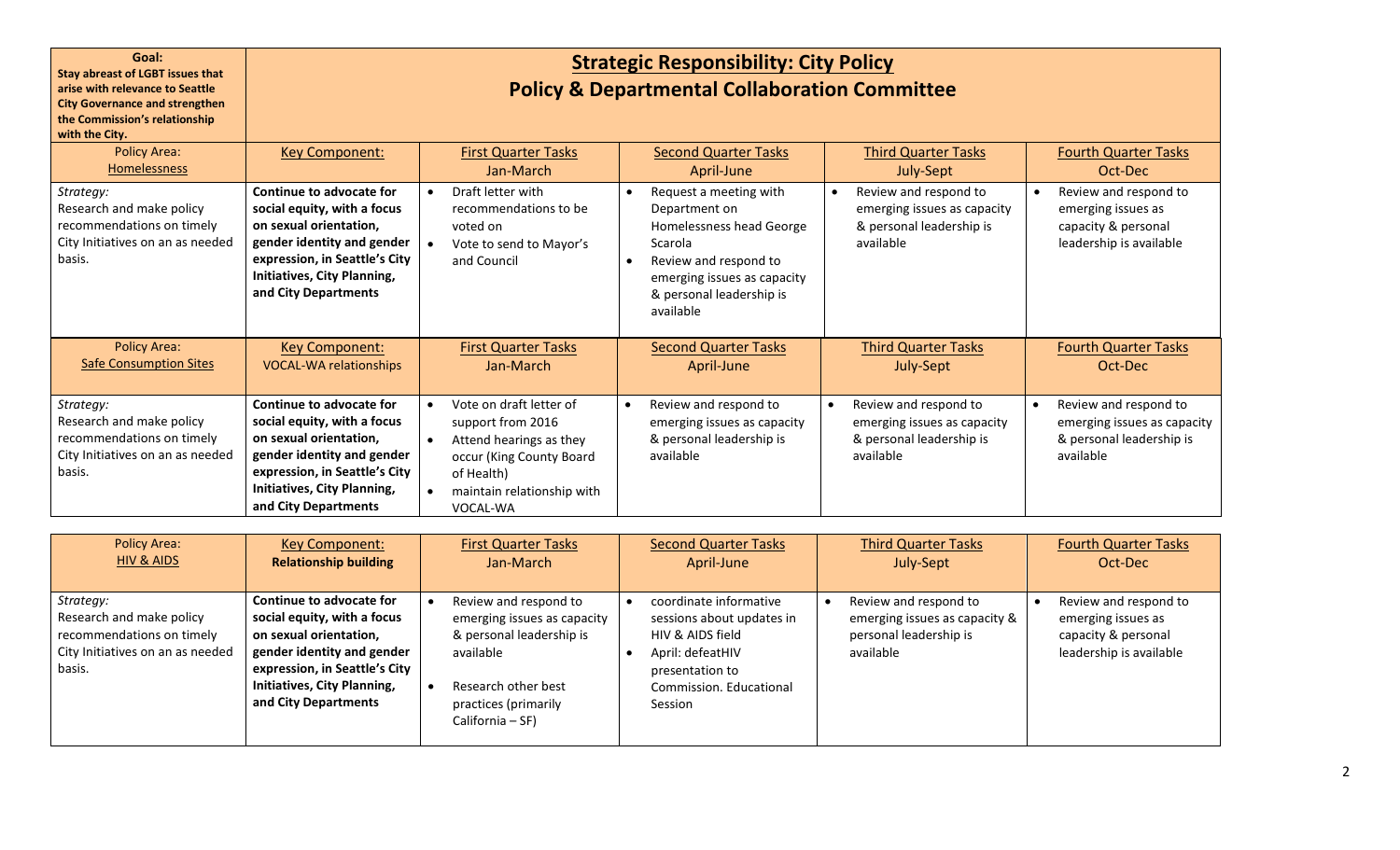| <b>Policy Area:</b><br><b>Community Spaces</b>                                                                                                                                                                                                                                               | <b>Key Component:</b>                                                                                                                                                                                   | <b>First Quarter Tasks</b><br>Jan-March                                                                                                                                                                                                                                                                                                                  | <b>Second Quarter Tasks</b><br>April-June                                                                                                        | <b>Third Quarter Tasks</b><br>July-Sept                                                       | <b>Fourth Quarter Tasks</b><br>Oct-Dec                                                        |
|----------------------------------------------------------------------------------------------------------------------------------------------------------------------------------------------------------------------------------------------------------------------------------------------|---------------------------------------------------------------------------------------------------------------------------------------------------------------------------------------------------------|----------------------------------------------------------------------------------------------------------------------------------------------------------------------------------------------------------------------------------------------------------------------------------------------------------------------------------------------------------|--------------------------------------------------------------------------------------------------------------------------------------------------|-----------------------------------------------------------------------------------------------|-----------------------------------------------------------------------------------------------|
| Strategy:<br>Research and make policy<br>recommendations on need for<br>an LGBTQ center that<br>welcomes all ages and not<br>centered on bar scene<br><b>Miller Community Center</b><br>Capitol Hill Light Rail<br>Station<br>Gay City<br>LGBTQ Allyship<br>elder groups (SASG,<br>Lifelong) | Continue to advocate for<br>social equity, with a focus<br>on sexual orientation,<br>gender identity and gender<br>expression, in Seattle's City<br>Initiatives, City Planning,<br>and City Departments | Review and respond to<br>emerging issues as capacity<br>& personal leadership is<br>available<br>Research current LGBTQ<br>$\bullet$<br>programming at area<br>community centers<br>("special population<br>programs" at Miller)<br>Request meeting with Parks<br>$\bullet$<br>and Recreation<br>Department: for updates:<br>Miller Center, Cal Anderson | Review and respond to<br>emerging issues as capacity<br>& personal leadership is<br>available                                                    | Review and respond to<br>emerging issues as capacity &<br>personal leadership is<br>available | Review and respond to<br>emerging issues as<br>capacity & personal<br>leadership is available |
| Strategy:<br>Collaborate with SOCR staff.<br>councilmembers, Mayoral staff,<br>existing commissioners and<br>community-based partners to<br>recruit, evaluate and appoint<br>new commissioners.                                                                                              | Seek candidates who<br>represent a wide array<br>of identities and<br>skillsets<br><b>Collaborate closely</b><br>$\bullet$<br>with city staff and<br>elected officials to<br>expedite process           | Work with SOCR to contact<br>$\bullet$<br>Mayor's Office and<br>Councilmembers regarding<br>vacancies<br>Call for applications - reach<br>$\bullet$<br>out to key community<br>organizations to get a good<br>applicant pool                                                                                                                             | Work with Commissioners<br>to evaluate applications<br>Hold interviews<br>Make recommendations to<br>Mayor's Office and<br>Councilmember Herbold | N/A<br>$\bullet$                                                                              | If needed, begin preparing<br>recruitment/appointment<br>process for 17-18 year               |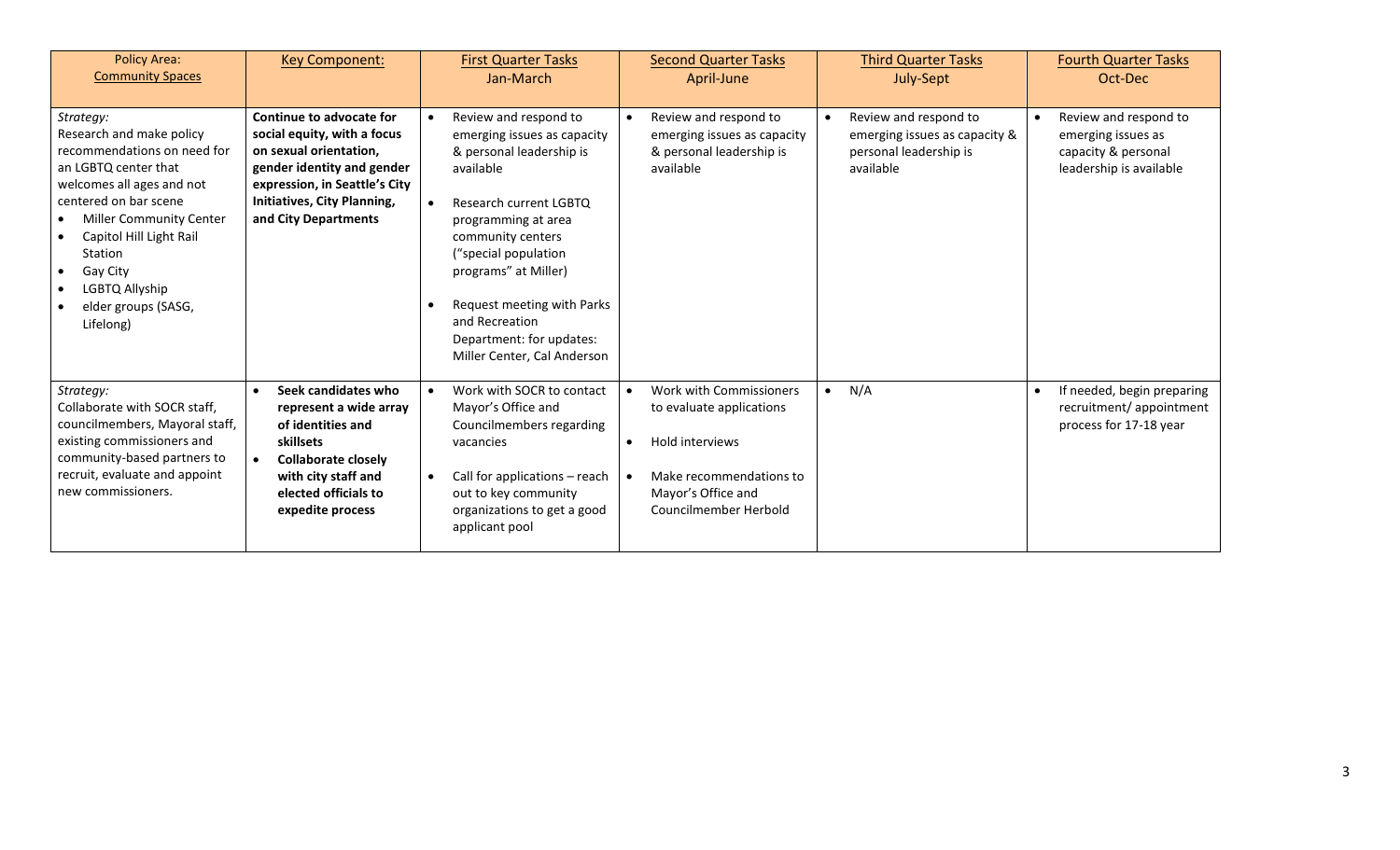| <b>Goal: Ensure -</b><br>all Commission positions are<br>filled with superb individuals<br>all Commissioners are<br>equipped and empowered in<br>their roles<br><b>Commission records are well-</b><br>maintained |                                                                                                                                                                                                                                     |                                                                                                                                                                                                                                               | <b>Strategic Responsibility: Seamless Commission Operations</b><br><b>Internal Affairs</b>                                                                                                                |                                                                                                     |                                                                                                                |
|-------------------------------------------------------------------------------------------------------------------------------------------------------------------------------------------------------------------|-------------------------------------------------------------------------------------------------------------------------------------------------------------------------------------------------------------------------------------|-----------------------------------------------------------------------------------------------------------------------------------------------------------------------------------------------------------------------------------------------|-----------------------------------------------------------------------------------------------------------------------------------------------------------------------------------------------------------|-----------------------------------------------------------------------------------------------------|----------------------------------------------------------------------------------------------------------------|
| Area of Work:<br>Recruitment/Appointment                                                                                                                                                                          | <b>Key Component:</b>                                                                                                                                                                                                               | <b>First Quarter Tasks</b><br>Jan-March                                                                                                                                                                                                       | <b>Second Quarter Tasks</b><br>April-June                                                                                                                                                                 | <b>Third Quarter Tasks</b><br>July-Sept                                                             | <b>Fourth Quarter Tasks</b><br>Oct-Dec                                                                         |
| Strategy:<br>Collaborate with SOCR staff,<br>councilmembers, Mayoral staff,<br>existing commissioners and<br>community-based partners to<br>recruit, evaluate and appoint<br>new commissioners.<br>Area of Work:  | Seek candidates who<br>$\bullet$<br>represent a wide array<br>of identities and<br>skillsets<br><b>Collaborate closely</b><br>$\bullet$<br>with city staff and<br>elected officials to<br>expedite process<br><b>Key Component:</b> | Work with SOCR to contact<br>$\bullet$<br>Mayor's Office and<br>Councilmembers regarding<br>vacancies<br>Call for applications - reach<br>out to key community<br>organizations to get a good<br>applicant pool<br><b>First Quarter Tasks</b> | Work with Commissioners to<br>$\bullet$<br>evaluate applications<br>Hold interviews<br>Make recommendations to<br>$\bullet$<br>Mayor's Office and<br>Councilmember Herbold<br><b>Second Quarter Tasks</b> | N/A<br>$\bullet$<br><b>Third Quarter Tasks</b>                                                      | If needed, begin preparing<br>recruitment/appointment<br>process for 17-18 year<br><b>Fourth Quarter Tasks</b> |
| <b>On-boarding Commissioners</b>                                                                                                                                                                                  |                                                                                                                                                                                                                                     | Jan-March                                                                                                                                                                                                                                     | April-June                                                                                                                                                                                                | July-Sept                                                                                           | Oct-Dec                                                                                                        |
| Strategy:<br>Develop checklists and tools<br>to help on-board<br>commissioners and orient<br>them to commission roles,<br>expectations and<br>opportunities                                                       | <b>Help new commissioners</b><br>feel welcomed, valued,<br>informed and able to<br>participate in<br>commission business                                                                                                            | N/A                                                                                                                                                                                                                                           | Support and regularly<br>communicate with<br>commissioners through<br>appointment process<br>Attend appointment<br>committee meetings<br>Schedule 1-on-1 meetings<br>with each new<br>commissioner        | Document on-boarding<br>process and any suggestions<br>to the improve the process<br>for the future | N/A<br>$\bullet$                                                                                               |

| Area of Work:<br><b>Commissioner Engagement &amp;</b><br>Retention                                                      | <b>Key Component:</b>                                                                  | <b>First Quarter Tasks</b><br>Jan-March | <b>Second Quarter Tasks</b><br>April-June                                                                                         | <b>Third Quarter Tasks</b><br>July-Sept                                                                               | <b>Fourth Quarter Tasks</b><br>Oct-Dec                                |
|-------------------------------------------------------------------------------------------------------------------------|----------------------------------------------------------------------------------------|-----------------------------------------|-----------------------------------------------------------------------------------------------------------------------------------|-----------------------------------------------------------------------------------------------------------------------|-----------------------------------------------------------------------|
| Strategy:<br>Support all commissioners in<br>being active, engaged and<br>empowered in their roles on<br>the commission | Working with co-chairs,<br>create monthly 1-on-1<br>check-ins for each<br>commissioner | N/A                                     | Create a suggested list of<br>questions/topics that co-<br>chairs can use during<br>monthly check-ins with<br>commissioners (each | Continue to implement and<br>refine the monthly check-in<br>process<br>Gather feedback/requests<br>from commissioners | Working with other<br>commissioners as<br>appropriate: schedule, plan |